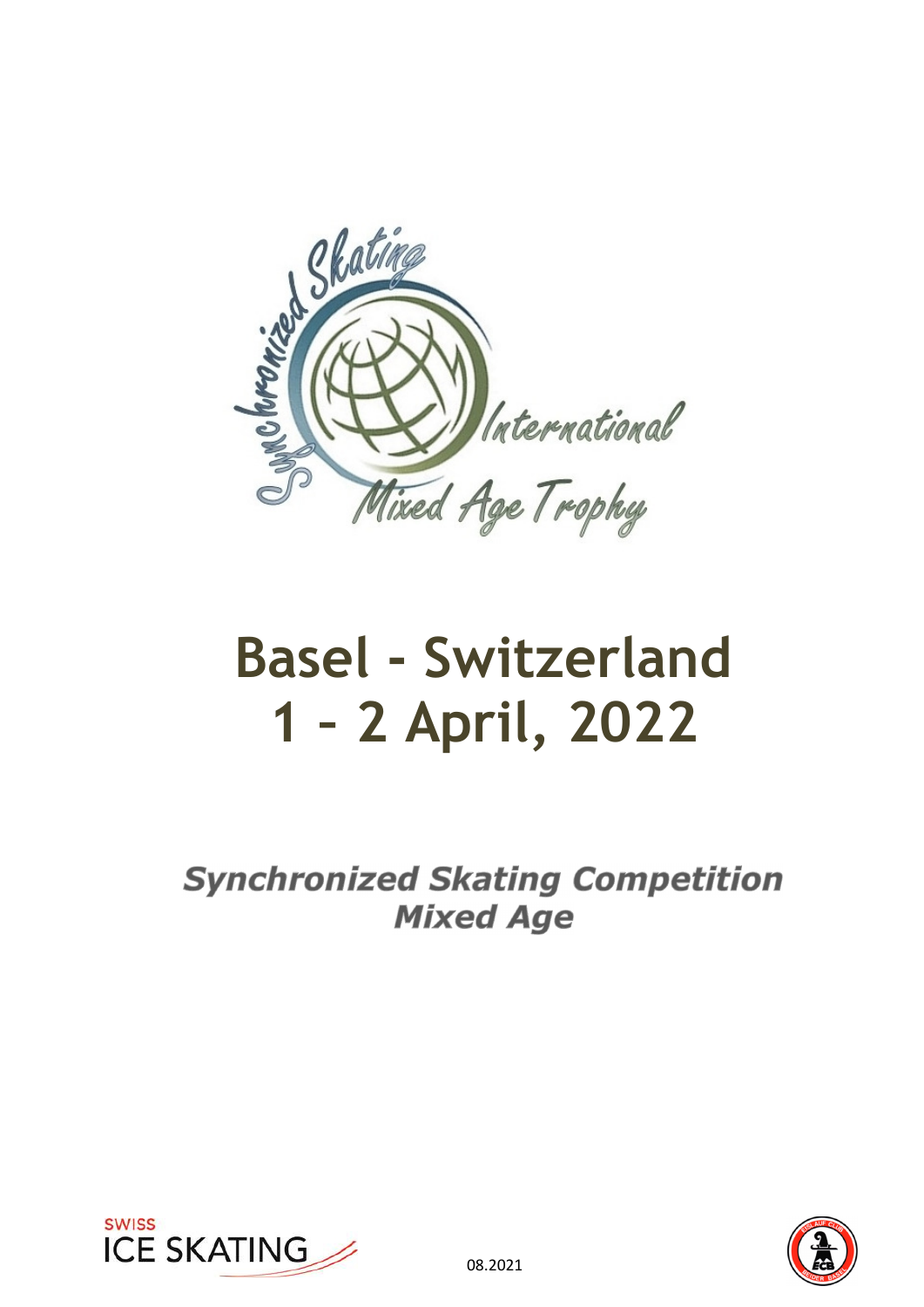

Basel – Switzerland, 1-2 April 2022

# **ANNOUNCEMENT**

# **International Synchronized Skating Mixed Age Trophy**

# **Basel, 1 – 2 April, 2022**

The skating Club of Basel invites your teams to participate at the INTERNATIONAL SYNCHRONIZED SKATING MIXED AGE TROPHY, synchronized skating competition, upon approval by Swiss Ice Skating. The competition will be conducted in accordance with Swiss and ISU rules and is open to all eligible team skaters according to ISU rule 102.

### **PLACE**

Mittlere Allee 18 O 07°37'03'' 4052 Basel, Switzerland

St. Jakobs-Arena (30 m x 60 m) Localisation GPS: N 47°32'23''

### **INVITED MEMBERS**

All ISU-Members are invited to enter teams at the International Synchronized Skating Mixed Age Trophy 2022 in Basel.

### **COVID-19**

Due to the still ongoing pandemic situation, the organizer cannot assume any liability for possible inconveniences in connection with COVID-19. The situation at the time of the event must be taken into account. All participants and spectators are obliged to fully comply with the protection concept issued by the organizer for the event.

#### **TECHNICAL REGULATIONS AND CONDITIONS**

The International Synchronized Skating Mixed Age Trophy will be held according to the ISU General Regulations 2018, the Special Regulations Synchronized Skating 2018 as well as the valid special Technical Rules and Conditions SYS 2021 for above mentioned competition (see technical guidelines).

Every invited member may enter a maximum of four (4) teams during the preliminary entry period. The fourth (4<sup>th</sup>) team is allowed to be added as a provisional team that might be accepted depending on the number of total entries accepted after the preliminary entry deadline. The federations are asked to determine the teams or to confirm their participation. Teams which have participated in the ongoing season in a competition of a different category than Mixed Age are not allowed to take part in this International Synchronized Skating Mixed Age Trophy.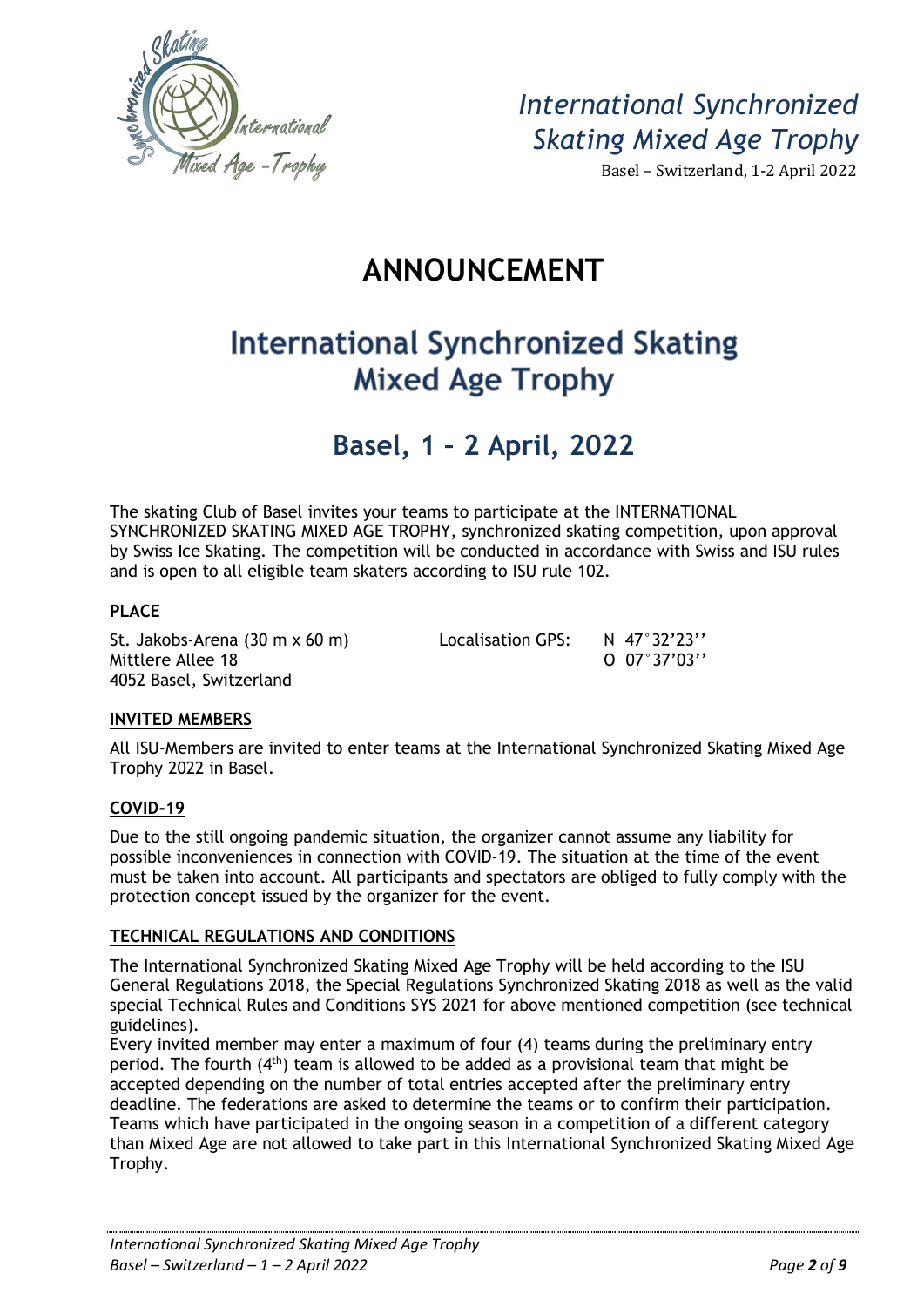

Basel – Switzerland, 1-2 April 2022

# **CATEGORIES**

This competition is reserved for the category Mixed Age only, performing a single program (free skating).

### **JUDGING SYSTEM**

The competition will be judged with the ISU Judging System.

### **ENTRIES**

Date of preliminary entry: **01 December 2021**  Final date of entry: **15 February 2022** 

**The entry fee is CHF 390.00** for each participating team. The payment must be made to the Eislauf Club beider Basel by credit transfer no later than 15 February 2022. The bank draft expenses will be charged to the registering teams and not to the organizer of the competition.

| Beneficiary       | Eislauf Club beider Basel - SYS Mixed Age Trophy          |  |
|-------------------|-----------------------------------------------------------|--|
| <b>Bank</b>       | PostFinance AG, Mingerstrasse 20, 3030 Bern (Switzerland) |  |
| <b>IBAN</b>       | CH17 0900 0000 1504 8505 8                                |  |
| <b>Account No</b> | 15-048505-8                                               |  |
| BIC (SWIFT-Code)  | <b>POFICHBEXXX</b>                                        |  |
| Remark            | SYS Mixed Age Trophy 2022                                 |  |

If you make a bank transfer please send an e-mail of confirmation to the following address: info@mixedagetrophy.ch

The entry fee and/or bookings are not refundable.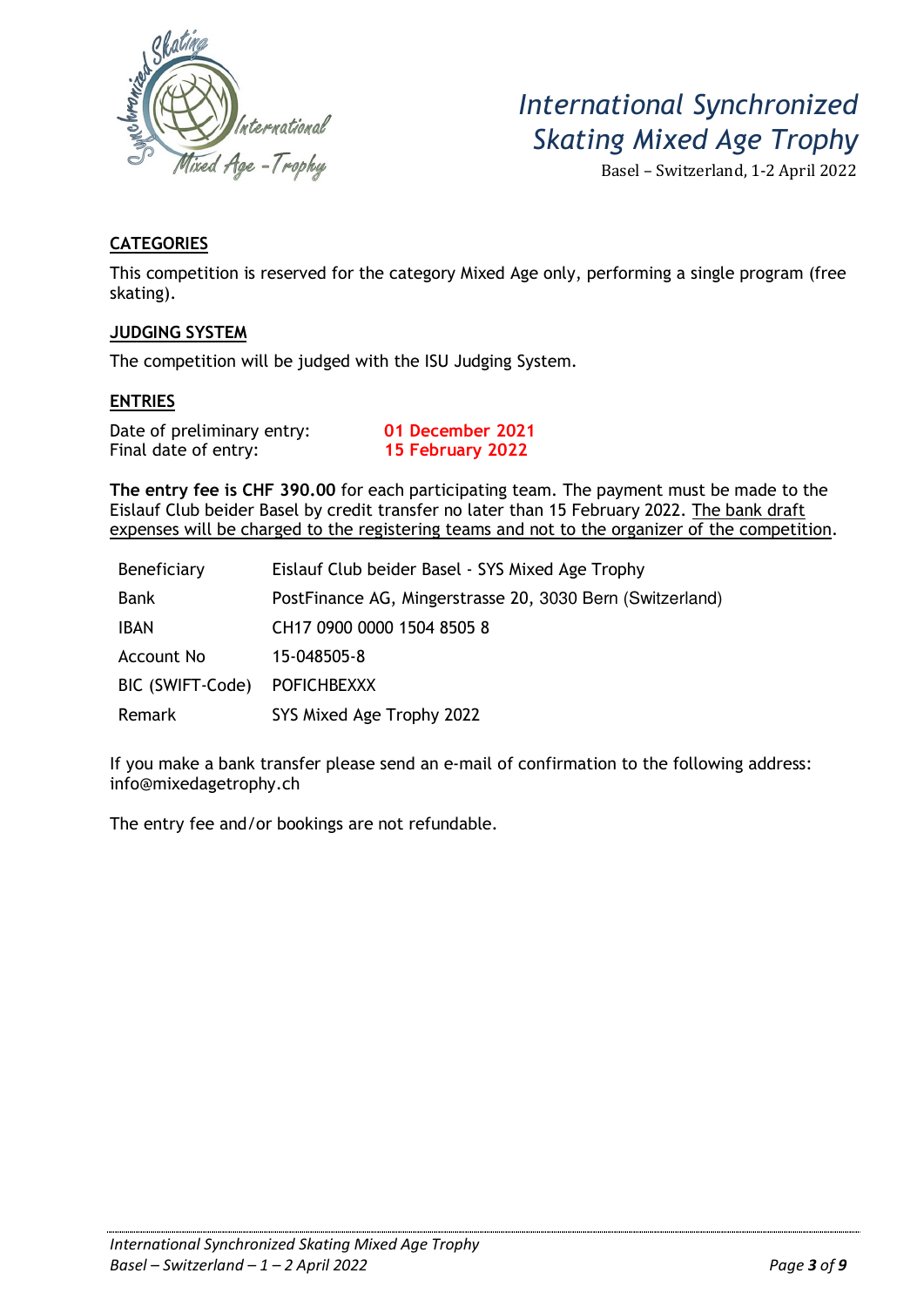

Basel – Switzerland, 1-2 April 2022

### **PANEL OF JUDGES**

Each participating ISU member entering at least one (1) team may enter one (1) international judge or ISU judge for Synchronized Skating from the official ISU list of judges of the current season. National championship judges may also be entered.

The organizer will pay board and lodging from Friday, 1 April 2022 to Sunday morning, 3 April 2022. All other expenses shall be the responsibility of each official, the entering association or club.

The first judges meeting will take place Saturday, 2 April 2022 in the morning at the ice rink. The round table discussion will be held on Saturday, 2 April 2022 after the competition at the ice rink.

#### *Hotel for officials:*

Coop Tagungszentrum Seminarstrasse 12-22 CH - 4132 Muttenz (Basel) Tel: +41 61 466 11 11 Homepage: www.cooptagungszentrum.ch E-Mail: tagungszentrum@coop.ch

#### **OFFICIAL PRACTICE**

The official practice starts on Saturday morning, 2 April 2022. Each team has 10 minutes official practice on ice for the free program.

#### **DRAW – STARTING ORDER**

The draw will take place at the ice rink on Friday, 1 April 2022, at 19h00. The draw will be made by the referee in accordance with ISU regulations.

#### **REGISTRATION**

Every participating team, official, referee, judge, technical controller, technical specialist and accountant are invited to register upon arrival at the ice rink.

An information desk will be in place at the ice rink throughout the entire duration of the competition.

At the information desk only payment in cash (Euro or Swiss Francs) is possible.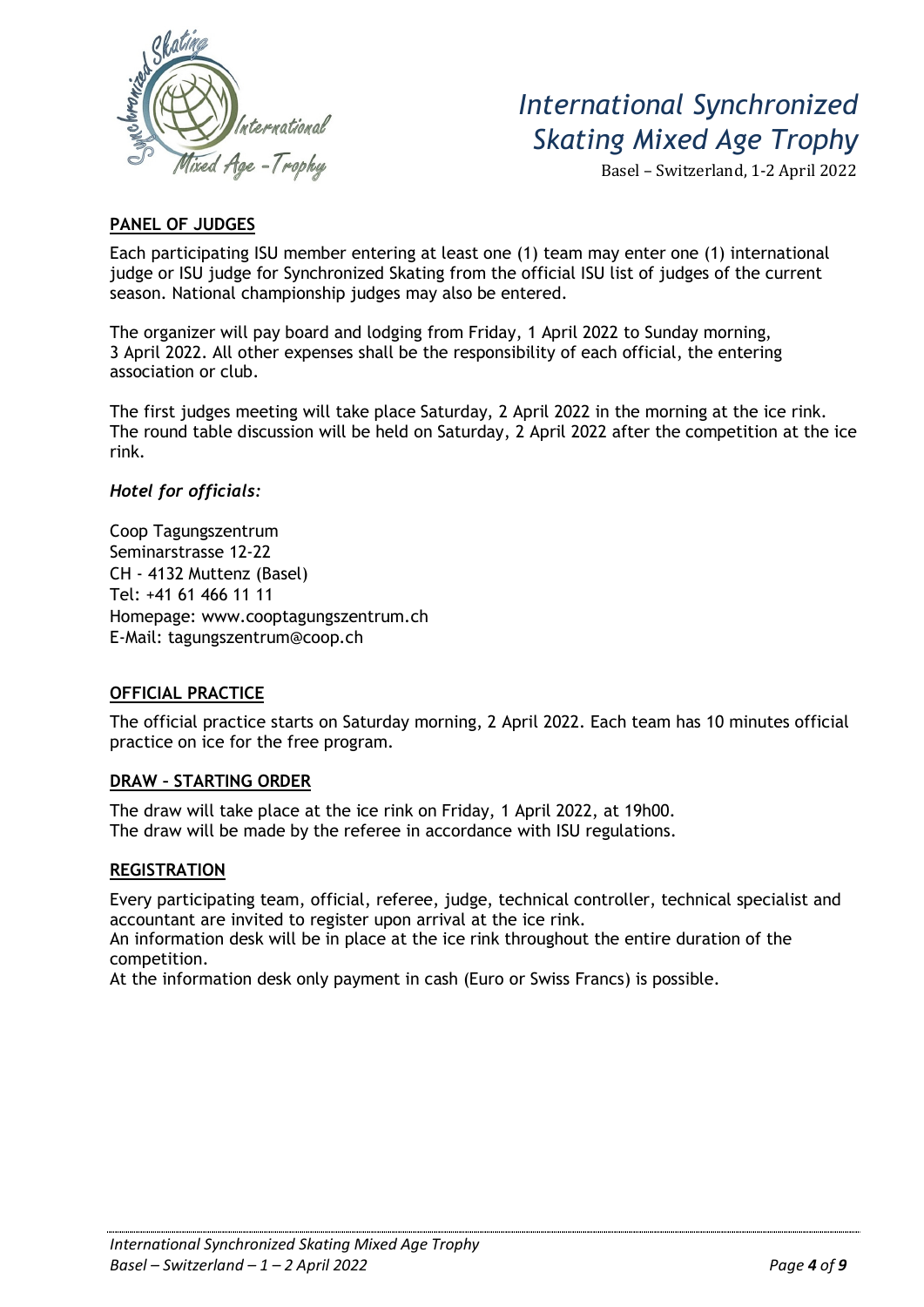

Basel – Switzerland, 1-2 April 2022

# **TECHNICAL DATA**

| Age                    | No age requirements                                                                                                                                                                                                                                                                                                                                     |  |
|------------------------|---------------------------------------------------------------------------------------------------------------------------------------------------------------------------------------------------------------------------------------------------------------------------------------------------------------------------------------------------------|--|
| Number of skaters      | 12 to 16 skaters + 4 alternates                                                                                                                                                                                                                                                                                                                         |  |
| Program duration       | 3 min. $+/- 10$ sec.                                                                                                                                                                                                                                                                                                                                    |  |
| Levels of difficulty   | Teams may attempt any level                                                                                                                                                                                                                                                                                                                             |  |
| Components             | Factor of 1.6<br>5 components                                                                                                                                                                                                                                                                                                                           |  |
| <b>Elements</b>        | 7 Elements (see ISU Communication 2236)<br>1 Intersection Element<br>a)<br>1 Move Element<br>b)<br>1 No Hold Element<br>C)<br>1 Pivoting Element - Block<br>d)<br>1 Traveling Element - Circle<br>e)<br>1 Twizzle Element<br>f<br>Plus a choice of 1 Element from Group A:<br>1 Artistic Element - Line<br>g)<br>or<br>1 Artistic Element - Wheel<br>h) |  |
| Non-permitted Elements | (as per Rule 992 para.3b)<br>With the exception that vaults and un-sustained lifts are<br>permitted                                                                                                                                                                                                                                                     |  |
| Illegal Elements       | (as per Rule 992 para.2)<br>Illegal lifts (as defined in Rule 990 para.4)<br>a)<br>Intersections incorporating back spirals<br>b)<br>Flying camel spin executed by the entire team<br>C)<br>Split jump through the point of intersection<br>d)                                                                                                          |  |
| <b>Falls</b>           | 0.5 per fall (defined as per Rule 953)                                                                                                                                                                                                                                                                                                                  |  |

# **MUSIC**

All teams are requested to provide their competition music in advance by emailing an MP3-file to the following email-address: info@mixedagetrophy.ch. Teams must send their music not later than 15 February 2022.

Each email message should only contain one music file. The subject of the email and the name of the file should be in the format "MUSIC" with the addition of the name of the team (for example MUSIC – Team ABC.mp3).

Upon accreditation all teams shall bring their competition music of excellent quality on CD (no mp3cd) as a backup. The CD must be properly inserted in its original case, must clearly show the name of the team as well as the exact running time of the music (not skating time). Only one program in one track per CD is permitted.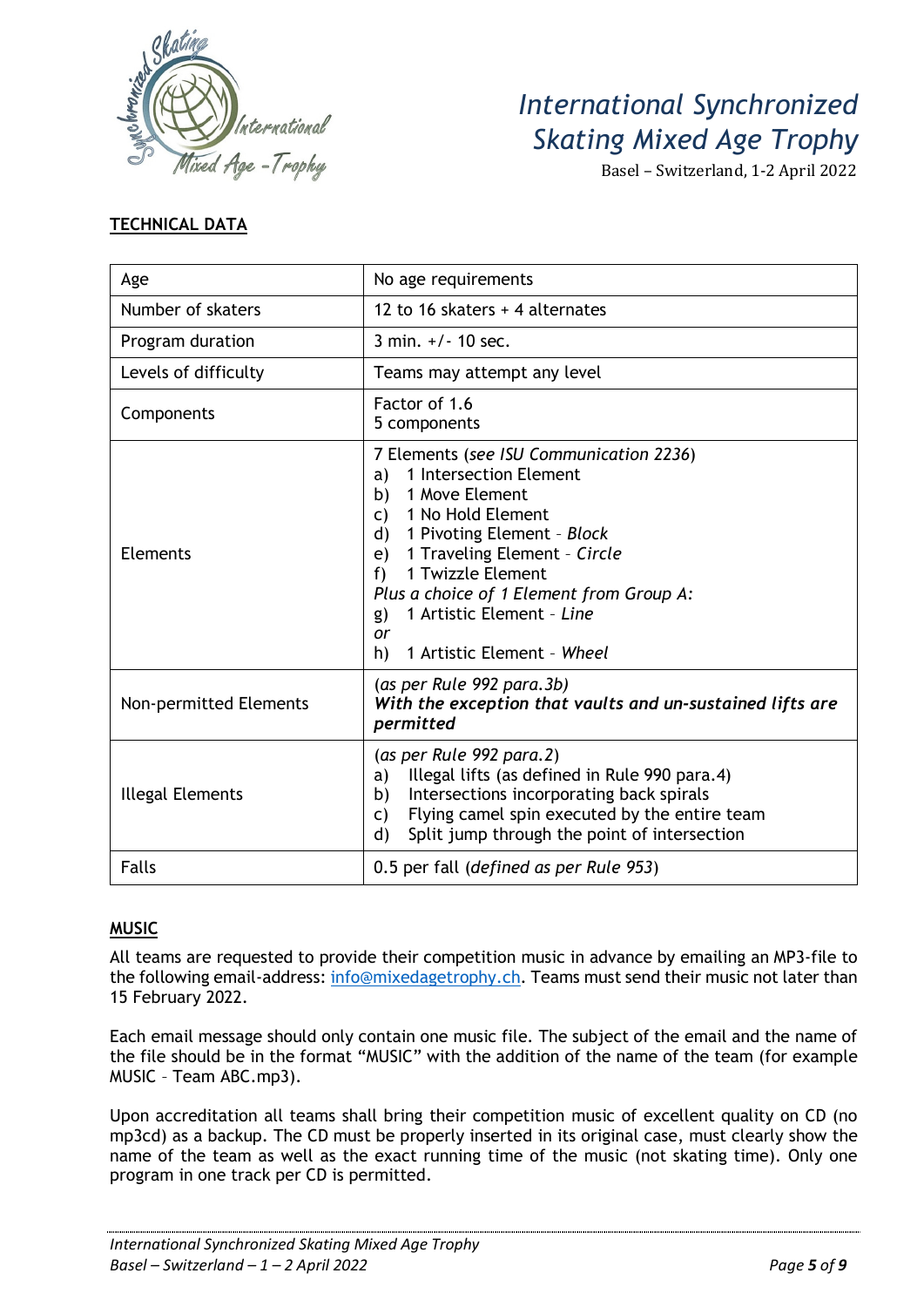

Basel – Switzerland, 1-2 April 2022

### **CLOSING CEREMONY – PODIUMS**

All participants will be present on the ice in their competition costumes for the announcement of the result and for the prize awarding ceremony.

All participants will be part of the closing ceremony and are asked to follow the instructions of the organizer.

### **ORGANIZATION**

The responsibility for organizing the competition is in the hands of the organizer. The organizers retain at all times the right to take the necessary measures to ensure a smooth running of the event.

All decisions concerning such measures will be taken with the agreement of the referee.

### **PUBLICITY WAIVER**

Each individual and/or team, waive any and all rights to financial remuneration or other compensation for the use or reproduction of their image or likeness, or that of their synchronized skating team, and grant permission to use same, as or in publicity prior to, during or following the International Synchronized Skating Mixed Age Trophy 2022, in Basel, Switzerland.

### **MEDICAL SERVICE / LIABILITY**

In accordance with rule 119, it is the sole obligation of each ISU member participating in the competition, as defined in rule 107, to provide medical and accident insurance for their athletes, officials and all other members of the ISU member's team(s).

Such insurance must provide full medical coverage and also the return journey of the ill or injured person to the home country by air transport or by other expeditious means.

Swiss Ice Skating and the organizer assume no responsibility for or liability with respect to bodily or personal injury or property damage incurred in connection with the event by competitors and officials.

The organizer will not provide participant insurance coverage for the event. The organizer will provide emergency medical services for all competitors during the competition and official practice sessions at the official ice rink.

The local hospital is within 10 minutes distance by car from the ice rink.

Each team manager should be able to give important medical information for each skater for use in case of an emergency or accident.

Such information should include but is not limited to the following, and will greatly help local medical and emergency personnel:

- allergies;
- existing medical conditions (i.e. asthma);
- current medications;
- immunizations;
- blood type; and
- use of glasses, contact lenses, dental appliances.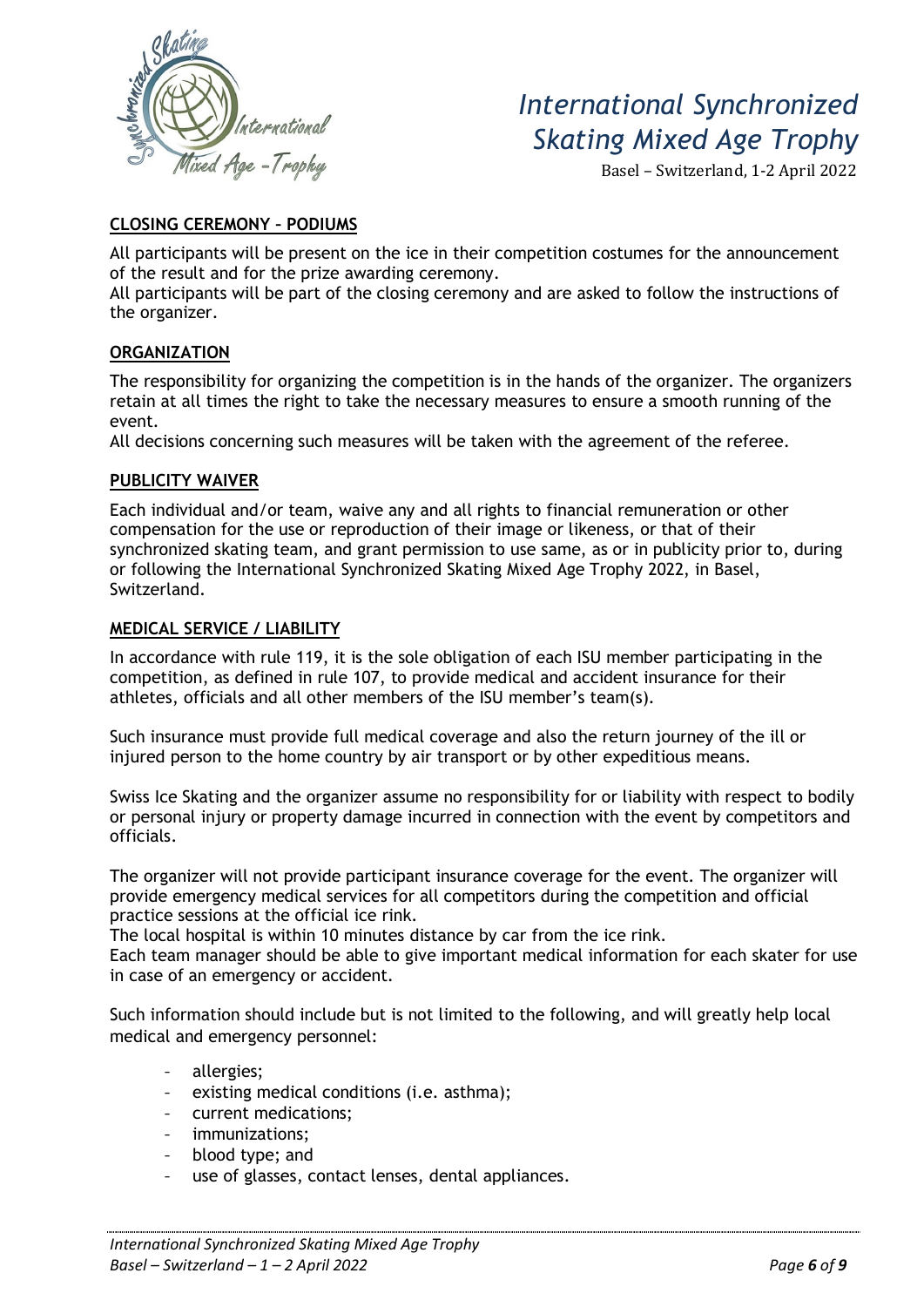

Basel – Switzerland, 1-2 April 2022

### **DOPING**

If an anti-doping test is carried out it will be conducted in accordance with the current ISU Anti-Doping Rules & Procedures (Rule 139 ISU General Regulations and ISU Communications No. 2344 or any further update of this Communication).

### **PRIZE - AWARD**

The first three (3) teams will receive a reward.

### **TEAM ACCOMODATION / TRANSPORTATION**

*Official hotel for teams:* 

IBIS Budget Basel City Grosspeterstrasse 12 CH-4052 Basel, Switzerland

Email: H8211-RE@accor.com Homepage: https://www.accorhotels.com/de/hotel-8211-ibis-budget-basel-city/index.shtml

The IBIS Budget Basel City Hotel offers you special prices for the following rooms:

- CHF 98.00 for a single room per night, including breakfast and tourist tax;
- CHF 114.00 for a double room per night, including breakfast and tourist tax; or
- CHF 150.00 for a triple bed room per night, including breakfast and tourist tax.

This special offer is valid until 11 March 2022. Reservations must be made through H8211-RE@accor.com or +41 61 306 68 30. **Please use the booking code MA Trophy 2022**.

#### Good to know: all public transport is free of charge if you book in the IBIS Budget in Basel City!

You will get the Mobility Tickets at the Check-in in the hotel. If you arrive by plane or by train, your public transport from the airport or railway station to the hotel is free of charge, provided you show the booking confirmation of the hotel.

The organizer will make proposals for accommodation and meals, however the organizer takes no responsibility for any bookings made by any participant. Any bookings, changes to bookings or cancellations of bookings are in the sole responsibility of the respective participant.

### **TEAM PHOTO**

In order to prepare the event program, the organizer is requesting the teams to submit one (1) team photo (width: 1500 pixels, height: 1000 pixels, resolution: 200 dpi, 300 to 800kb) by e-mail at info@mixedagetrophy.ch at latest 15 February 2022.

### **EXTRA PRACTICE**

The organizer offers to the participating teams some practice time on ice (CHF 120.00 for 30 minutes on ice). See FORM 3 for reservation.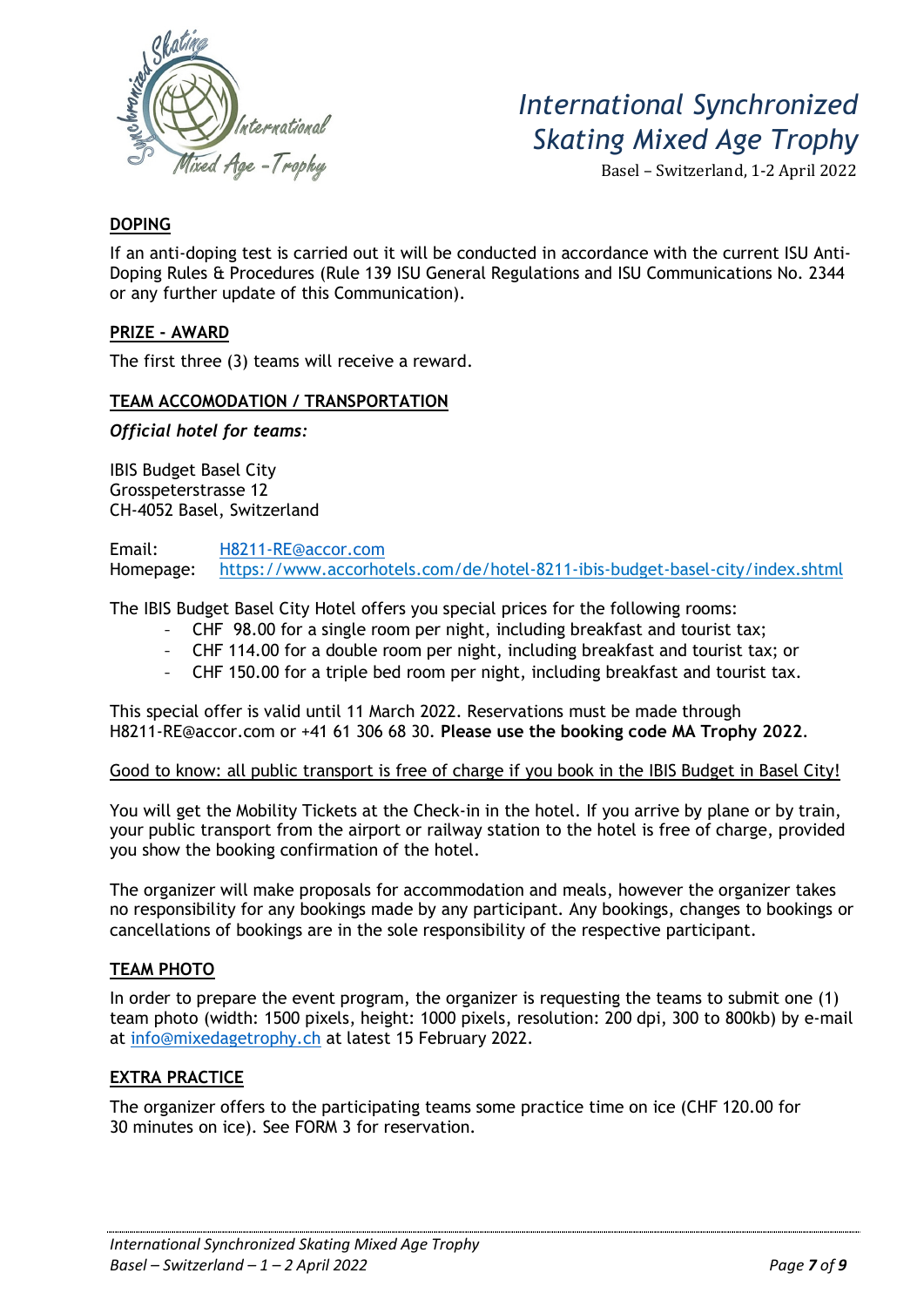

Basel – Switzerland, 1-2 April 2022

### **INFORMATION**

| For any further information: |                                                   |  |  |  |
|------------------------------|---------------------------------------------------|--|--|--|
| Mr. Urs Fölmli:              | Phone +41 61 851 10 37 - Mobile + 41 79 197 36 08 |  |  |  |
| $E$ -mail:                   | info@mixedagetrophy.ch                            |  |  |  |
| Website:                     | http://www.mixedagetrophy.ch/                     |  |  |  |
| Facebook:                    | www.facebook.com/MATrophy2022                     |  |  |  |

### **PRELIMINARY EVENT SCHEDULE**

| Friday, 1 April 2022 |                                                                        |
|----------------------|------------------------------------------------------------------------|
| $11.00 - 17.00$      | Arrival and registration of participants and Officials at the ice rink |
| $14.00 - 22.00$      | Extra practice ice                                                     |
| $18.00 - 19.00$      | Technical panel initial meeting                                        |
| 19.00                | Draw ceremony                                                          |
| 20.15                | Officials dinner                                                       |

### **Saturday, 2 April 2022 Accreditation** 08.00 - 12.00 Official practice Morning Judges meeting 14.00 Opening ceremony<br>14.30 - 18.00 Competition  $14.30 - 18.00$ 18.00 - 18.30 Award ceremony immediately after competition for all teams on ice After competition Technical panel final meeting / round table discussion